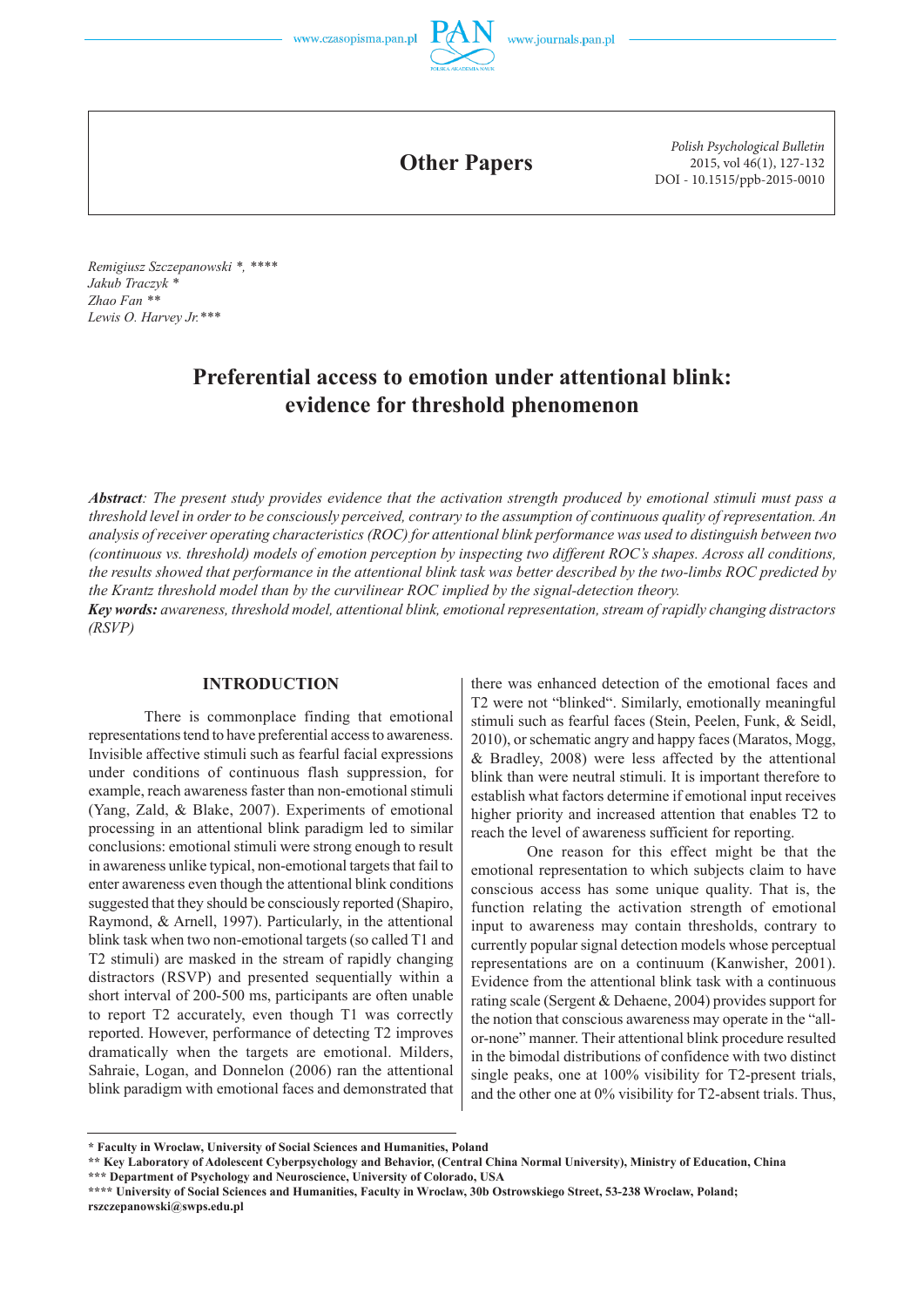www.czasopisma.pan.pl



*Remigiusz Szczepanowski, Jakub Traczyk, Zhao Fan, Lewis O. Harvey Jr.*

the participants used the scale in the "all-or-none" manner even though it was designed to be sensitive to continuous changes of perception.

According to a signal-detection theory (SDT) framework, activation strength underlying observer's decision in the above-mentioned attentional blink paradigm with the confidence judgments task by Sergent and Dehaene (2004) should be supported by an "all-or-none" dimension rather than a continuous dimension (Green & Swets, 1966). Under the classical signal-detection theory, the distributions of internal signal strength underlying decision of a continuous dimension are Gaussian, and lead to a curvilinear shape of the ROC curve (Macmillan & Creelman, 2005) as shown in Fig.1A. The threshold model of perception posits that decision space has "all-or none" (discrete) property that are observer's thresholds that lead to rectangular distributions with different heights (Macmillan & Creelman, 2005). Following a three-state low- and highthreshold (3-LHT) model by Krantz (1969), the ROC consists of two limbs (lower and upper) of different slopes (see Fig.1B). The shape of the threshold ROC curve is in fact linear indicating that a linear increase in hit and false alarm rates happen with progressively more lenient criterion placement (Slotnick & Dodson, 2005).

The present study used the ROC analysis of the emotional attentional blink to provide an empirical support for the hypothesis that activation strength to awareness for the emotionally meaningful items contains thresholds. The AB data were used to generate ROC curves to be fit with the threshold and the signal-detection models. Better fits obtained with the threshold model would indicate that the function relating activation strength of emotional representation to awareness occurs in the "all-or-none" fashion. Whereas the curvilinear shape ROC by the signaldetection model would tell us that this function should rather vary along continuous dimension.

#### **METHOD**

#### **Participants**

Thirteen right-handed students (6 women and 7 men) from Warsaw School of Social Sciences and Humanities participated in the study for credit points, and agreed to give an informed consent to participate. All subjects had correct or corrected-to-normal vision. The study was approved by the Ethics Committee of the School. Dataset from one subject was removed due to failure in using the confidence ratings scale.

#### **Procedure**

The present study replicated the AB paradigm using emotional faces by Milders et al. (2006) with an important modification concerning to a confidence measure of T2 visibility. A Rapid Serial Visual Presentation (RSVP) paradigm was used in this experiment (see Fig.1C). Each RSVP trial was composed of 22 items of either targets (emotional faces) or distractors (scrambled faces). Faces stimuli were selected from the pool of standardized emotional expressions sets (Ekman & Friesen, 1976; Lundqvist, Flykt, & Öhman, 1998). All stimuli ware presented on the 22'' Iiyama MA203DT VisionMaster Pro 513 monitor (a screen refresh rate of 120Hz) driven by the ATI Radeon HD 4800Series graphics card. The viewing distance was approximately 50 cm, and face stimuli subtended 4° x 5° of visual angle. Half of trials contained two targets (both T1 and T2) while the other half only contained one target (only T1). The 1st target was always a neutral face. Emotional T2 was a happy or fearful face with equal chance. For the T2-absent trials, a scrambled face was used. We used the scrambled face as a non-emotional foil to avoid any potential confusion in perceiving a neutral facial expression as being emotionally charged as reported elsewhere (Phillips et al., 2001; Thomas et al., 2001). Each RSVP item was presented for 80 ms, and replaced immediately by the next item. The first target (T1) appeared between items of 8-12 within the trial. A T1-T2 lag was 160 ms (lag 2), 240 ms (lag 3), or 320 ms (lag 4). The twenty-two different scrambled faces were produced by rearranging the internal features of two neutral faces (one male and one female). T1 was selected from the pool of 16 faces of neutral expression (8 males and 8 females of different identities). T2 was selected from the pool of 8 faces of different identities, including a half of fearful expression (2 males and 2 females) and half of happy expression (2 males and 2 females). Thus, the identities of T1 were never repeated as the identities in T2, both within a single trial and across different trials. At the same time, the factors of gender and identity were counterbalanced for both T1 and T2. Subjects performed 576 trials in a random order, which followed a 3 (the T1-T2 lag: lag 2, lag 3, lag 4) by 2 (the expression: emotional expression, no expression) design. Trials from different conditions were interleaved in random order, and presented in 6 different blocks of the equal trial number.

At the beginning of each trial, participants were instructed to fixate at the center of the display. After a 750 ms blank interval, the RSVP items were presented sequentially in the same location. Immediately, after the RSVP sequence participants were instructed to perform two tasks via the button press. The first task was to report the gender of the T1 face, while the second task was to judge T2 visibility so that participants made "yes or no" decisions whether or not they saw a face, and then rated their confidence how sure they were that the item was the face by using a 1–6 numerical keyboard scale (from low to high confidence). For each time lag between T1 and T2, detection signal trials comprised of 96 emotion-containing trials (happy or fearful faces), while detection noise trials comprised of 96 non-target-containing trials (scrambled faces). The hit rate was defined as the cumulative probability of reporting the emotional face given that an emotional face was the target  $(p$ ["emotion" | emotion]), and the false alarm rate was the cumulative probability of reporting an emotional face given that a scrambled face was the target (*p*["emotion" | no emotion]). Given such categorization it was possible to compute the blink ROC that measured subject's ability to distinguish emotional faces from scrambled faces for T2 responses contingent on correct responses to T1.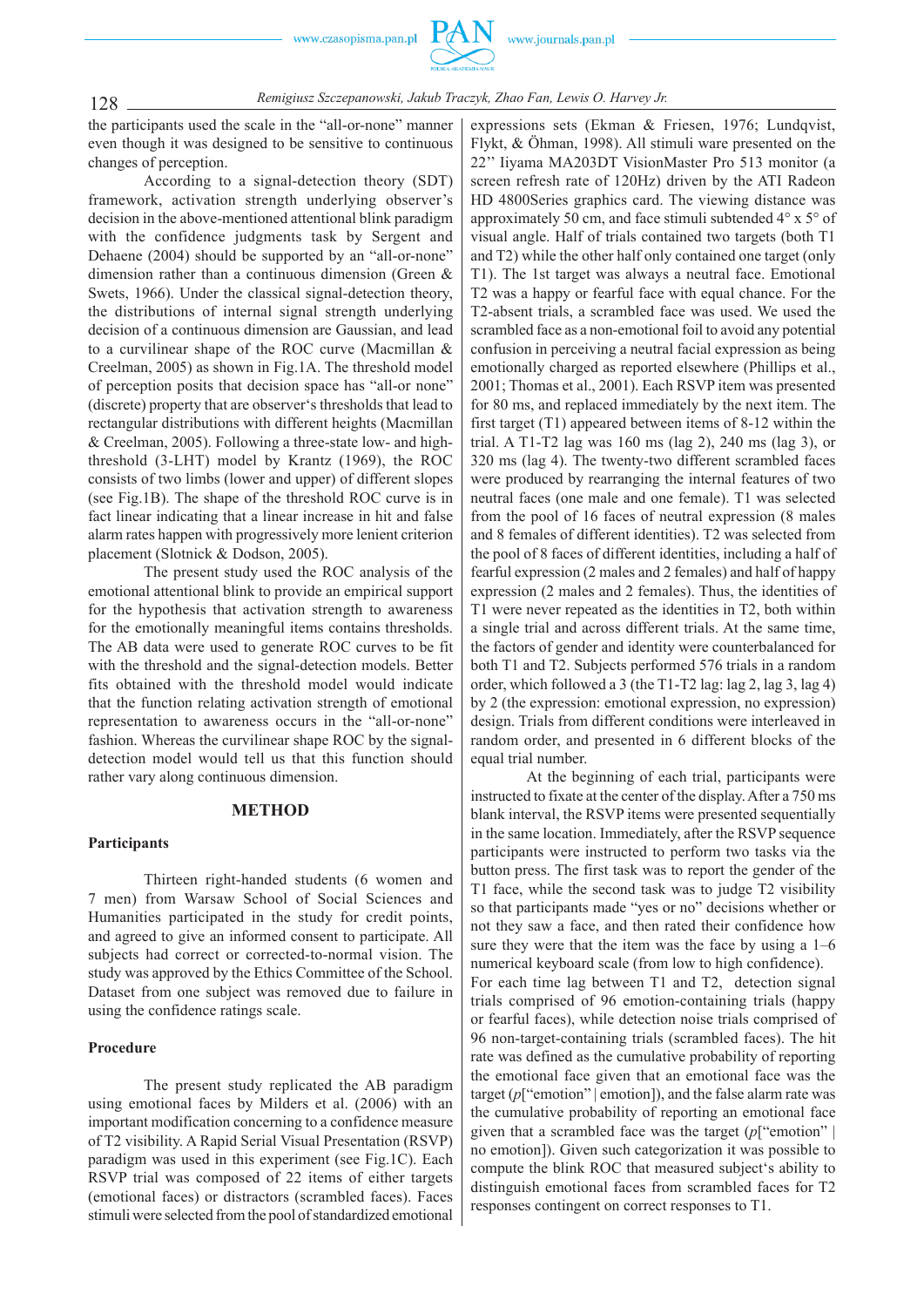



**Figure 1.** 



#### *Note.*

A) Continuous ROC curve predicted by signal-detection theory. Internal signal strength for making decisions is represented by Gaussian probability density functions. The false alarm rate is on the horizontal axis, and hit rate on the vertical axis.

B) Threshold ROC curve predicted by the three-state theory low- and high model. Internal signal strength for decision consistent with the 3-LHT has "all-or none" property containing thresholds. The point (0, P2) is the origin of the lower limb. The limb's intersection is the point formed by the pair of false alarm q and the sum of the hit rates P1 and P2.

C) AB paradigm trial. In each trial, participants were asked to report gender of a neutral face (T1) presented in the stream of the 22-item RSVP (Q1). Then, participants had to report whether or not they saw a second T2-face (Q2), and rate their T2-visibility by using confidence judgments (Q3). T2 was presented in 50% of all trials that were either happy or fearful facial expressions. Remaining RSVP items were distractors made by random rearrangement of neutral face features. T1 faces were presented within 8 and 12 item of the stream and had a greenish tint. T2 (if present) followed T1 by the lag of 2, 3 or 4 items (160, 240 or 320 ms stimulus onset asynchrony).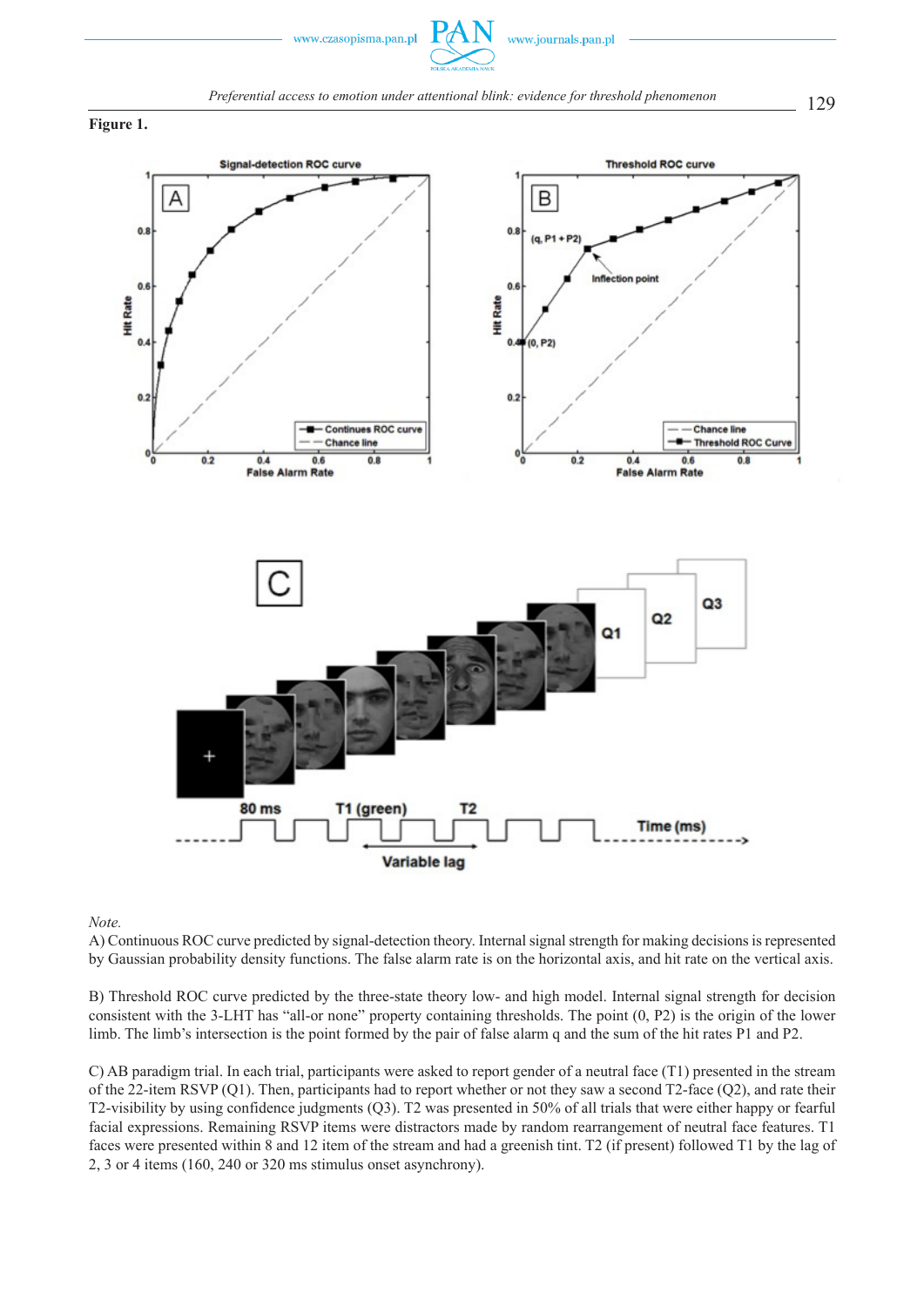www.czasopisma.pan.pl





*Note.* Threshold and signal-detection ROC curves superimposed on the behavioral ROC data. Participants exhibited above-chance sensitivity at each lag.

A behavioral ROC curve examined the relationship between hits and false alarm rates at a number of different levels of response confidence (Yonelinas, Dobbins, Szymanski, Dhaliwali & King, 1996). In particular, the ROC was generated by plotting pairs of the cumulative probabilities at subsequent confidence levels, corresponding to hit and false alarm rates (Macmillan & Creelman, 2005). The cumulative data were the sums of proportions over confidence ratings, ranging in order from high confidence for emotional targets to high confidence in nonemotional targets. Finally, the ROC data were combined by pooling confidence judgments across all observers, and averaging their resulting signal-response matrices. To obtain a sensitivity measure of subject's ability to detect the emotional faces in the attentional blink condition, the area under the ROC (*A*') was computed (Hanley & McNeil, 1982). Participants were deemed aware when their A' values exceeded 0.5, and the 95% confidence interval did not overlap with 0.5.

A two-limb curve was fit for the given behavioral ROC data using the threshold model by Krantz (1969). Such ROC curve consists of a bottom limb from (0, *P2*) to (q, *P1*   $+ P2$ ), and an upper one from  $(q, P1 + P2)$  to  $(1,1)$ , where the P1, P2 are the probabilities of hits, and q is the probability of false alarms (see Fig.1B). To provide comparative fits for the threshold prediction, an unequal variance Gaussian signaldetection ROC curve was fit to the data (see Fig.1A) by estimating binormal parameters with the Rockit maximumlikelihood algorithm (Metz, Herman, & Roe, 1998). To find the best-fit threshold ROCs, the confidence data were submitted to the Levenberg-Marquardt non-linear leastsquare algorithm (Press, Teukolsky, Vetterling, & Flannery, 2002), respectively. Because one more free parameter of the more complex model (threshold model with tree parameters) could produce better fits than the simpler model (the signal-detection model with two free parameters), the quality of the fits was inspected with the F-test estimating the uncertainty in the model parameters (Yonelinas, Dobbins, Szymanski, Dhaliwali & King, 1996) as well as the Akaike's Information Criterion with a second-order bias correction (AICc) adjusting for the number of free model parameters (Akaike, 1973; Burnham & Anderson, 2004). In case of the F-test, a p-value less than the level of 0.05 indicated that the threshold model provided a better fit than the signal-detection model. In case of the AICc criterion, the winning model was the one with the lowest criterion value. Since the present experiment used the response criteria for twelve confidence levels, both goodness-of-fit measures considered additional 11 data points of the ROC curve.

### **RESULTS**

We first calculated behavioral ROC curves to indicate whether or not there was a blink effect in case of discriminating T2. The behavioral group ROCs for all T1-T2 temporal lags are shown in Fig.2. In addition, the best threshold (solid line) and SDT (dashed line) fits were superimposed on the behavioral ROC curve as is shown in the figure. The sensitivity for blink ROC curves indicated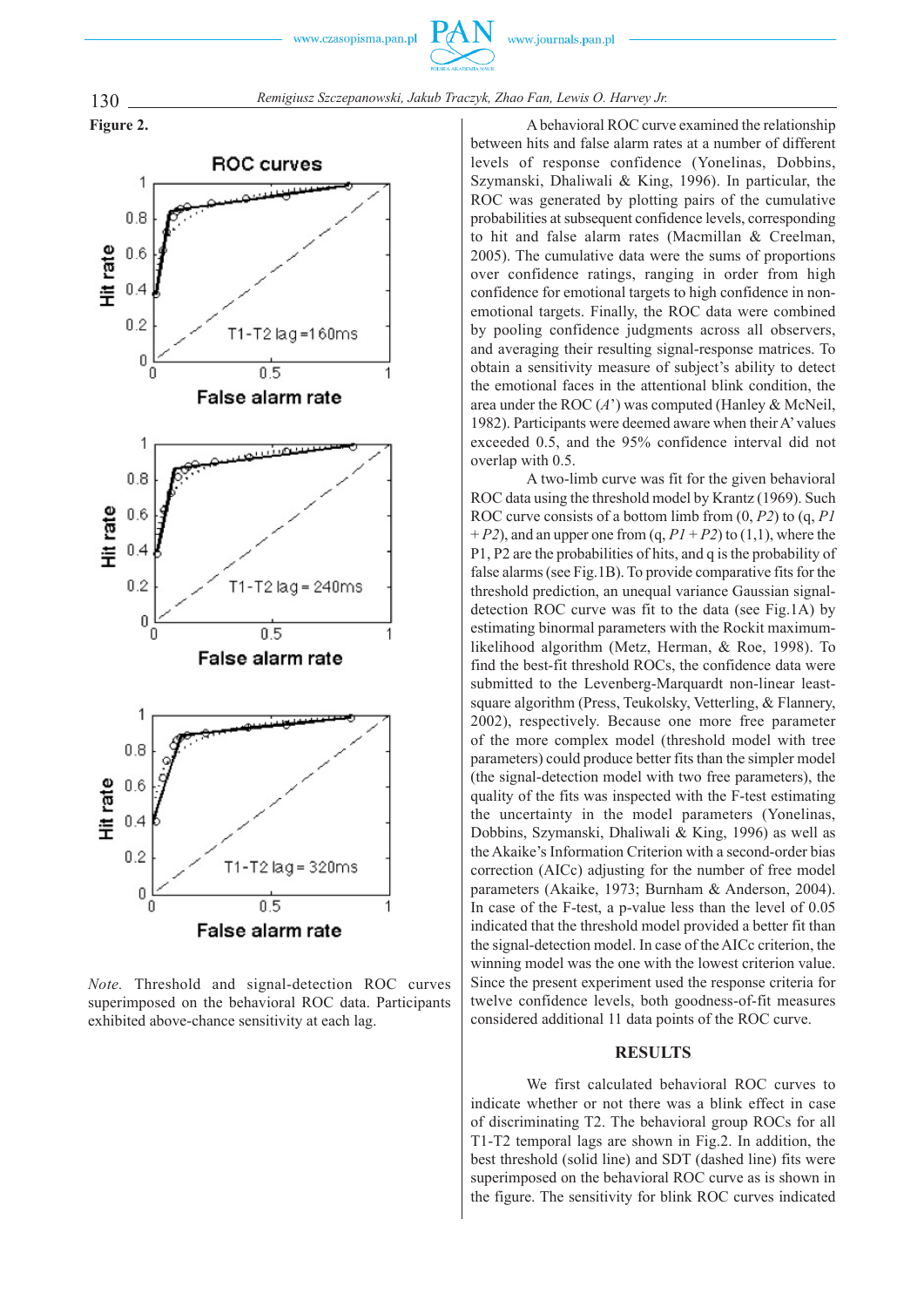## 131 *Preferential access to emotion under attentional blink: evidence for threshold phenomenon*

above-chance performance (see Fig.2 for the A'). The sensitivity measures A' yielded the significant values above the level of 0.5: .899 with 95% CI (.844, .956) for the T1-T2 lag of 160 ms, .901 with 95% CI (.857, .960) for 240-ms T1-T2 lag, and .911 with 95% CI (.859, .964) for the 360-ms T1-T2 lag. The A' results implicated that there was no blink effect involved in participants' performance at any lag, and in fact our experiment replicated a lack of AB outcomes for emotional faces that were presented by work of Milders and colleagues (2006).

The next step of our investigation was to compare the goodness-of-fits for both models. The determination coefficient measures indicated that the threshold ROC curve explained more of the variance in the data, 99.4%, 97.8%, 99.3%, than did the curvilinear ROC computed by the ROCKIT software, because their corresponding determination coefficients were lower for all T1-T2 lags, 91.0%, 84.9% and 87,2% correspondingly. A further analysis of the group ROC with the goodness-of-fit measures based on the F-statistics indicated that the threshold model was also found the best in modeling the attentional blink as compared to the standard signal-detection model, because for all lags the F-test gave the significant results in favor of the threshold curve,  $F(1,8) = 180.29$  for 160-ms T1-T2 lag, *F*(1,8) = 21.10 for 240-ms lag, and *F*(1,8) = 92.94 for 320-ms lag. We also evaluated the information criteria AICc for the group data that indicated that the threshold model fit led to lower values of AICc,  $-92.26$ ,  $-76.13$  and  $-90.08$ as compared to the signal-detection model which provided the following criteria values  $-57.44$ ,  $-63.18$  and  $-58.72$ . To estimate the significance of such AICc comparisons, we averaged differences in the AICc data for the threshold and curvilinear ROCs for each subject. The mean ΔAICc differences indicated the threshold model as the winning one for all T1-T2 lags: ΔAICc= – 27.78, *t*(22) = – 4.02 for the 160-ms lag, ΔAICc= – 16.98, *t*(22) = – 2.69 for the 240 ms lag, and  $\triangle$ AICc= – 18.2,  $t(22) = -3.40$  for the 320-ms lag. In addition, we also investigated whether the thresholdlike processing had an advantage over the signal-detection model by inspecting SSE terms computed for both types of the ROC curve for each subject as recommended elsewhere (Yonelinas, Dobbins, Szymanski, Dhaliwali & King, 1996). We compared the SEE terms both models with a Wilcoxon signed rank test, which indicated that the threshold model provided better fits than signal detection-model for all T1- T2 lags,  $W = 81.0$ ,  $W = 79.0$  and  $W = 89.0$  ( $p < 0.01$  for all conditions). Taken together, the goodness-of-fit measures indicated that the threshold model produced better fits than predictions from the Gaussian model indicating that the function relating activation strength of emotion to awareness was in fact discrete.

## **DISCUSSION**

The present results show that the AB data were better described by the two-limb ROC than the curvilinear ROC curve for all T1–T2 lag conditions. Thus, the present study contradicts activation strength hypothesis (Farah, 1994) that awareness of perceptual representation is a

simple monotonic increasing function of the strength of the underlying representation. It suggests the thresholdlike quality of emotional representation has to do with the assignment of access priority to emotionally meaningful events. In this fashion, our findings are in line with Sergent and Dehaene (2004) who identified the "all-or-none" character of conscious perception in the attentional blink task. Those authors, however, used only a simple regression model to examine bimodality of the confidence data. Our study extends their view on awareness by providing evidence that perceptual information can be supported by psychophysical thresholds in order to be consciously accessed.

To date, there are two plausible explanations why detection of emotional meaning in the attentional blink task is aware. Most researchers agree that the twostage model (Chun & Potter, 1995) gives the satisfactory explanation on the AB results with emotional targets. At the first stage, T1 and T2 are processed to a stage where features and even meaning are registered but they do not reach the level sufficient for conscious reports. Because the second stage can deal with only one target a time, T2 fail to enter awareness when the second stage is occupied by T1. Since the emotional meaning of stimuli is evaluated as being important they have preferential access to limitedcapacity processes crucial for short-term consolidation and awareness (Milders et al., 2006). The alternative account suggests that emotionally meaningful stimuli (for instance, one's own name or a signal of danger, etc.) are of higher saliency and therefore stronger activation of their representation is not affected by the ongoing processing of T1 (Shapiro, Caldwell, & Sorensen, 1997). In conjunction with this account we propose that increased saliency of emotional items is associated with the threshold-like quality of that representation. Here, preferential access to processing of emotional T2 is supported by thresholds posited as distances between internal sensory states of the rectangular distributions of emotional targets.

#### **REFERENCES**

- Akaike, H. (1973). Information Theory and an Extension of the Maximum Likelihood Principle. In B. N. Petrov & F. Csaki, (Eds.). *Second International Symposium on Information Theory* (p. 267–281). Budapest: Akademiai Kaido.
- Burnham, K. P., & Anderson, D. R. (2004). Multimodel inference. *Sociological methods and research, 33*, 261-304.
- Chun, M. M., & Potter, M. C. (1995). A two-stage model for multiple target detection in rapid serial visual presentation. *Journal of experimental psychology. Human perception and performance, 21(1)*, 109-127.
- Ekman, P., & Friesen, W. V. (1976). *Pictures of facial affect*. Palo Alto, CA: Consulting Psychologists Press.
- Farah, M. J. (1994). Visual perception and visual awareness after brain damage: a tutorial overview. In C. Umilta. & M. Moscovitch, (Eds.) *Attention and performance, XV*. Cambridge, MA: MIT Press.
- Green, D. M., & Swets, J. A. (1966). *Signal Detection Theory and Psychophysics.* New York: Wiley.
- Hanley, J. A., & McNeil, B. J. (1982). The meaning and use of the area under a Receiver Operating Characteristic (ROC) Curve. *Radiology, 143(1)*, 29-36.
- Kanwisher, N. (2001). Neural events and perceptual awareness. *Cognition, 79(1-2)*, 89-113.
- Krantz, D. H. (1969). Threshold theories of signal detection. *Psychological Review, 76(3)*, 308-324. doi:10.1037/h0027238